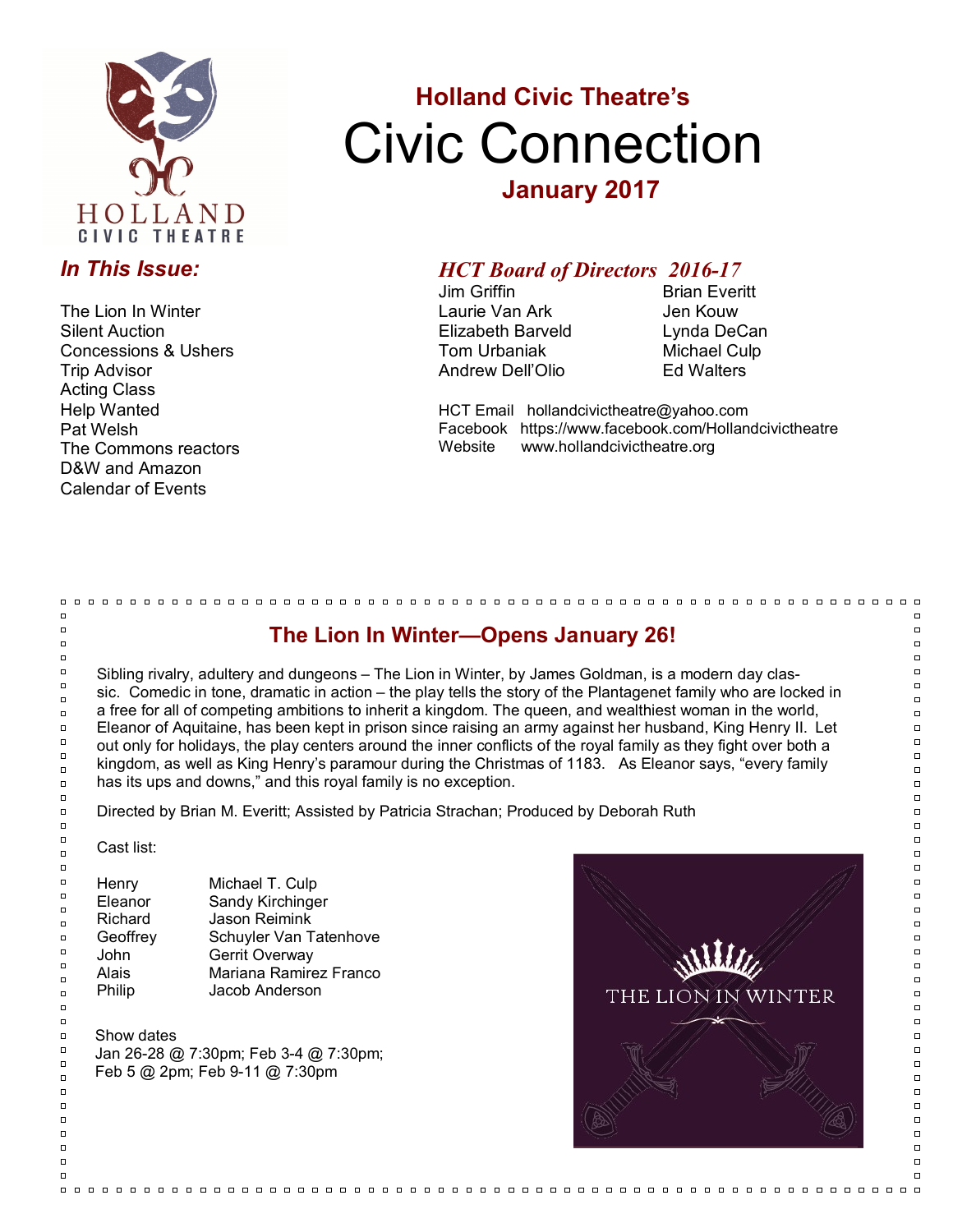

#### **Concessions & Ushers**

We are in need of concessions, ushers and house managers for our shows. Ushers & concession hosts can stay on the night they work and see the show (subject to availability) House managers are welcome to come back and watch another show at a later date.

Please consider volunteering!

Sign up today at:

[www.SignUpGenius.com/](http://www.signupgenius.com/go/20F0A4BA9AB28A02-thelion) [go/20F0A4BA9AB28A02-thelion](http://www.signupgenius.com/go/20F0A4BA9AB28A02-thelion)

Any questions, contact Laurie at laurievanark@gmail.com

## **Review HCT!**

Holland Civic Theatre is now on Trip Advisor. Please take time to enter a review on Holland Civic Theatre. Help us become one of the top destinations in Holland!!!!



https://www.tripadvisor.com/Attraction\_Reviewg42310-d11698528-Reviews-Holland\_Civic\_Theatre-Holland\_Ottawa\_County\_Michigan.html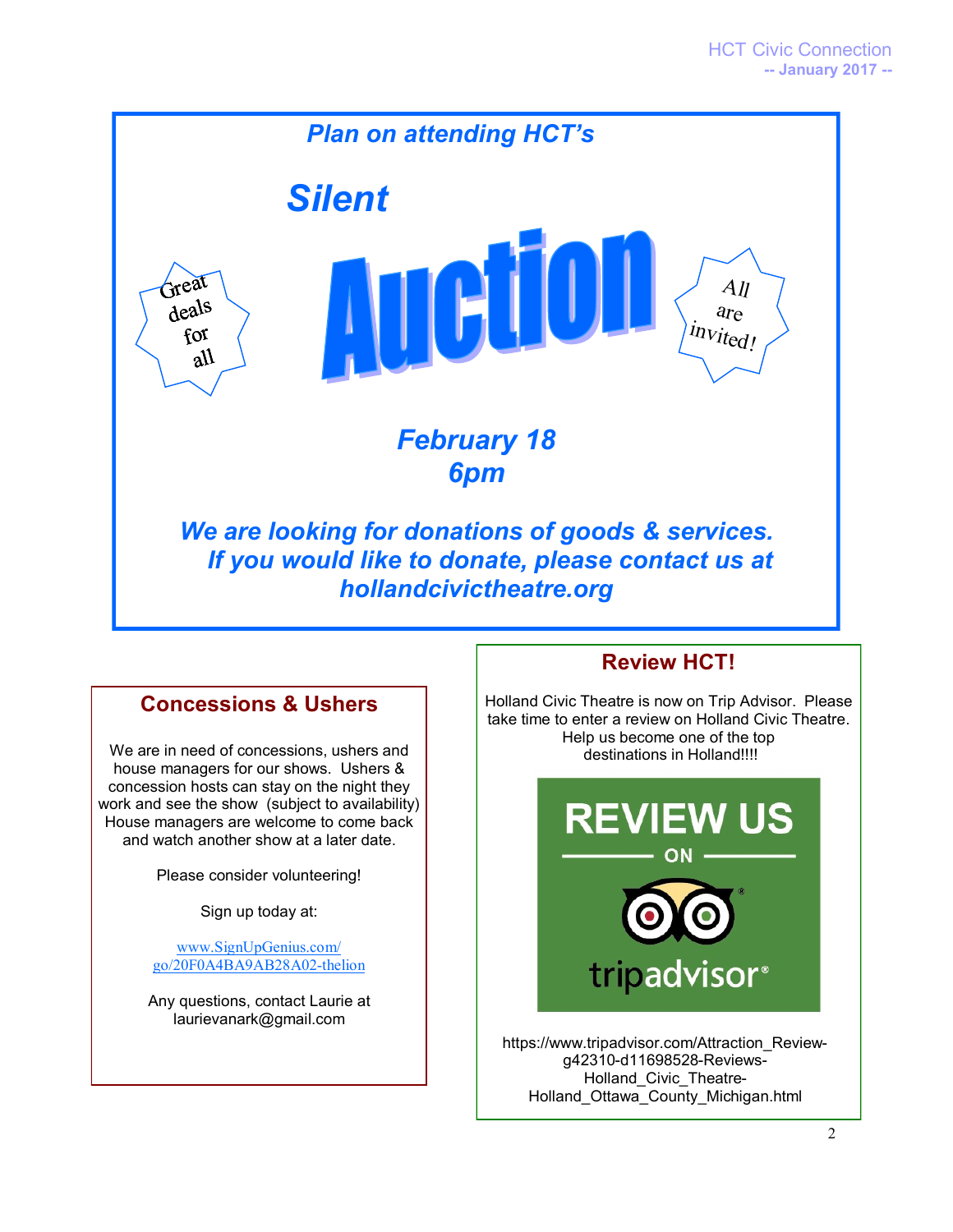

#### **Detach and return to HCT with your payment (Seating limited!)**

- - - - - - - - - - - - - - - - - - - - - - - - - - - - - - - - - - - - - - - - - - - - - - - - - - - - - - - - - - - - - - - - - -

| Name:                                                                                                                                                                                                                               |  |
|-------------------------------------------------------------------------------------------------------------------------------------------------------------------------------------------------------------------------------------|--|
|                                                                                                                                                                                                                                     |  |
|                                                                                                                                                                                                                                     |  |
| <b>Phone Number:</b> The Company of the Company of the Company of the Company of the Company of the Company of the Company of the Company of the Company of the Company of the Company of the Company of the Company of the Company |  |

**\_\_\_\_\_\_\_\_\_\_\_\_\_\_\_\_\_\_\_\_\_\_\_\_\_\_\_\_\_\_\_\_\_\_\_\_\_\_\_\_\_\_\_\_\_\_\_\_\_\_\_\_\_\_\_**

**Check or Credit Card number (with expiration date):**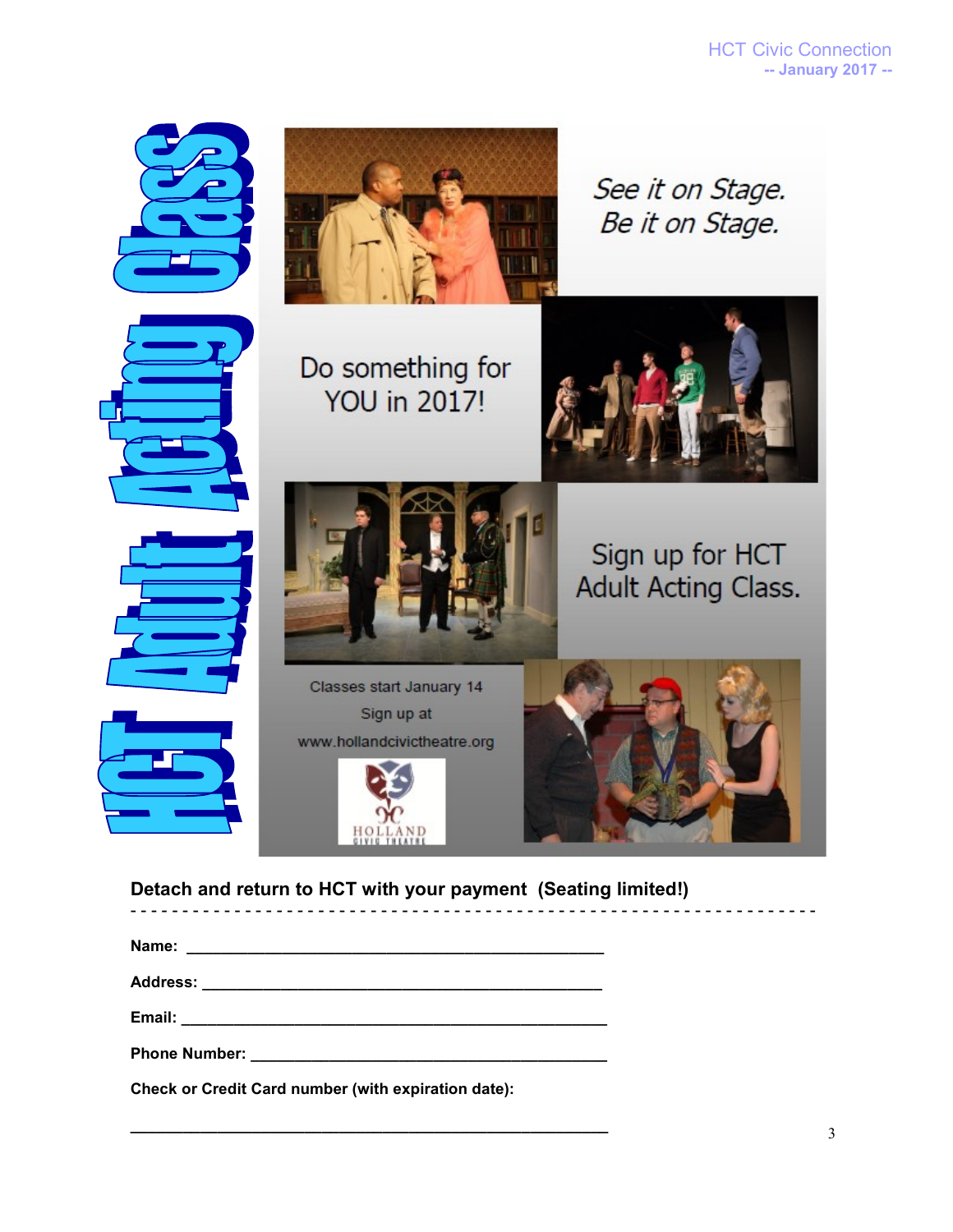**The Lion in Winter:** The show has been cast, and rehearsals for this classic *"Dramedy"* are already on their way. **We are looking for folks who can make a big commitment, or just a few hours; YOU are needed.** We are still looking for a couple more Crew Heads, specifically Set-Dressing. Of course, more Set Construction help is always welcome. As for Crew, we will be looking for: **Stage Crew** (who will be likely be in costume on stage as an extra); **Tech**; **Costumes** (sewing not always necessary but is a plus); and **Hair & Make-up**. **Let's put the Community back in Community Theatre.** Join the fun (and yes, we mean FUN)! **Contact Producer, Debbie Ruth at [616-283-8629](tel:(616)%20283-8629) or email [DeborahOzga72@gmail.com](mailto:DeborahOzga72@gmail.com) for more info.**

## *In Memory*

Patricia Scott Welsh, 86, passed on Dec. 12, 2016 from complications related to Parkinson's Disease. She was born in Portland, Maine to the late John Scott and Jean Black, and was predeceased by her husband, Norman Karl Welsh. Pat was a member of the Holland Community Theater for many years, a member of two book clubs, and enjoyed sailing, golf, amateur theater and her friends. She attended [University of Michigan](http://www.legacy.com/memorial-sites/university-of-michigan/?personid=183096720&affiliateID=3459) and is an alumna of [Michigan State University.](http://www.legacy.com/memorial-sites/michigan-state-university/?personid=183096720&affiliateID=3459) A championship swimmer as a young woman, she is a member of the Maine Swimming and Diving Hall of Fame, and taught swimming for Holland Public Schools for many years. She is survived by two sons, Scott Welsh of Holland and Mark Welsh (Theresa); her grandson, Nathaniel Welsh of Atlanta, Georgia; brother, John Scott of Florida; cousin, John Savage of San Antonio, Texas; and in-laws, Donald Philip Welsh and Jacqueline Welsh and their family of Allegan. A celebration service will be held in the spring. In lieu of flowers, please consider a gift to one of her many causes and the Parkinson's Associate of West Michigan.

Published in the Holland Sentinel Dec 16, 2016

### **The Commons reACTORS** *Readers Theatre*

Another year, more adventures! The calendar turns, making it a time for new beginnings. We will open our ninth season with a growing membership and diverse venues. Reader's Theatre is not for the faint of hearts. We perform with very few, if any, props or costumes, no scenery, no lights, and no mics. And yet, our actors must tell a story that engages and entertains their audience. That is skillfully done with facial expression, gestures, voice infections and rehearsals.

We would love to have you join us and "give it a try"! So, call Liz Barveld at 616-399- 0914 or Marie Hamilton at 616-392-1209 for additional information. You can also just stop by on any given Thursday from 3-5pm in the Study Hall of the Commons of Evergreen.

We double dog dare ya!!!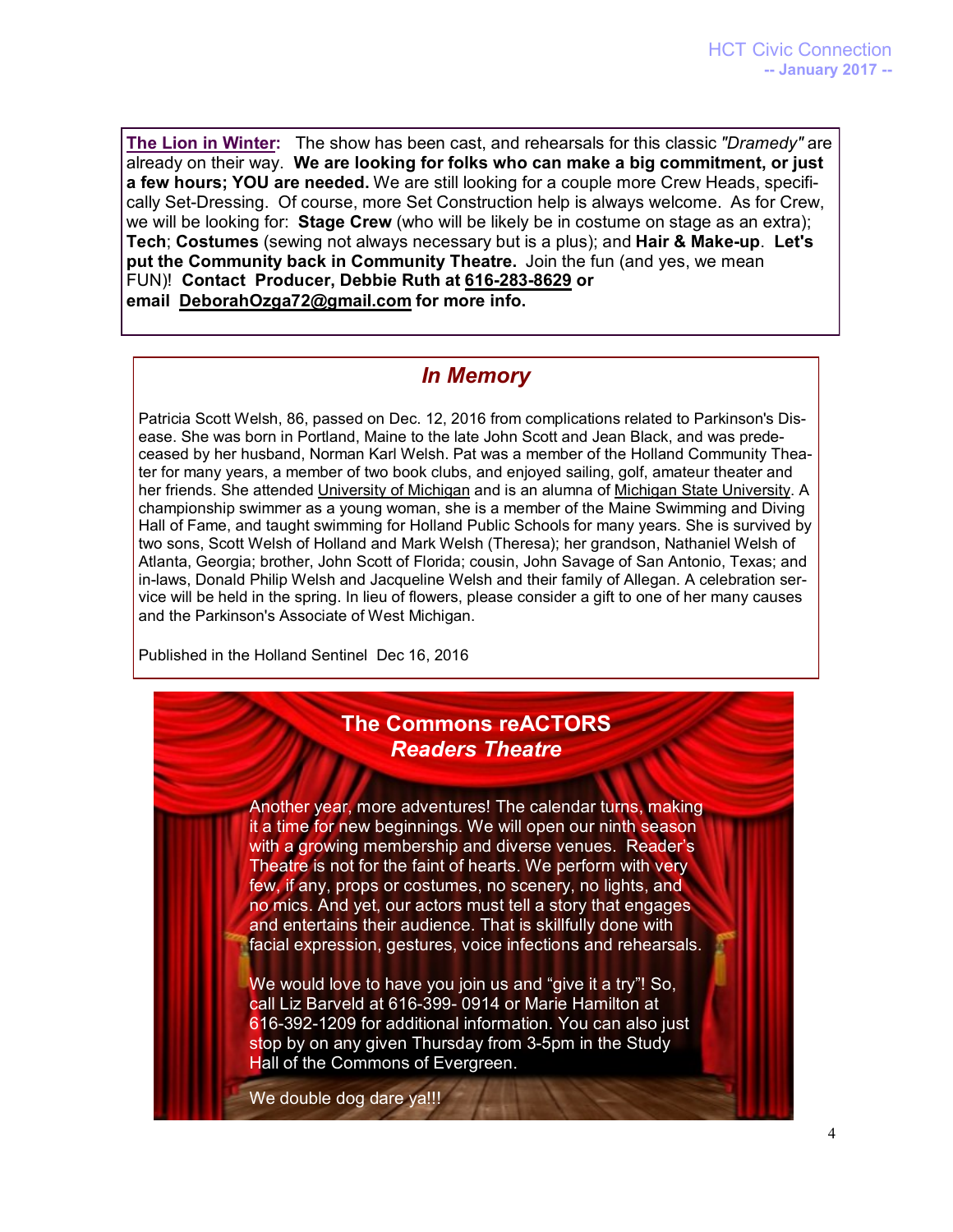

## **Save your D&W and Family Fare Receipts!!!**

Holland Civic Theatre has the opportunity to earn \$1,000 from SpartanNash, simply by shopping at any local company-owned store, including Family Fare Supermarkets and D&W Fresh Markets. Through the Direct Your Dollars program, we can turn eligible receipts into cash for our organization!

It's easy to help us "Direct Your Dollars." Every time you shop at any Family Fare Supermarket or D&W Fresh Market, save your receipts. We'll be collecting them in our Direct Your Dollars box, located by the concessions window.

For every \$150,000 in receipts we collect, we will earn \$1,000 donation from SpartanNash. With your support – and your receipts – we'll be raising money to purchase items needed.

If you aren't able to drop your receipts off in person, you can also mail them to: 50 West 9<sup>th</sup> Street Holland, MI 49423.

**Welcome to** 

We do need original receipts to earn the \$1,000 donation, so please no photocopies.

This is a way that family and friends in any of the 10 states that SpartanNash has stores can help raise support for Holland Civic Theatre just by sending their receipts! The following are stores that are part of SpartanNash: Bag 'n Save, Dan's Supermarket, D&W Fresh Market, Econofoods, Family Fare Supermarket, Family Fresh Market, Family Thrift Center, Forest Hills Foods, Fresh City Market, No Frills, Sun Mart, Supermercado Nuestra Familia, ValuLand and VG's Food and Pharmacy.

Thanks to the Direct Your Dollars program, we can raise money for Holland Civic Theatre as we shop for our groceries each week. Start saving those receipts! We'll continue collecting them throughout the year.

**amazonsmile** You shop. Amazon gives.

 Amazon donates .5% of the price of your eligible AmazonSmile purchase to the charitable organization of your choice.

- *AmazonSmile is the same Amazon you know!* Same products, same prices, same service.
- What a great way for our favorite theatre to fundraise without stress to you!
- Go to smile.amazon.com and type in Holland Civic Theatre as your selected donation receipient!

*Use AmazonSmile this holiday season!!!*